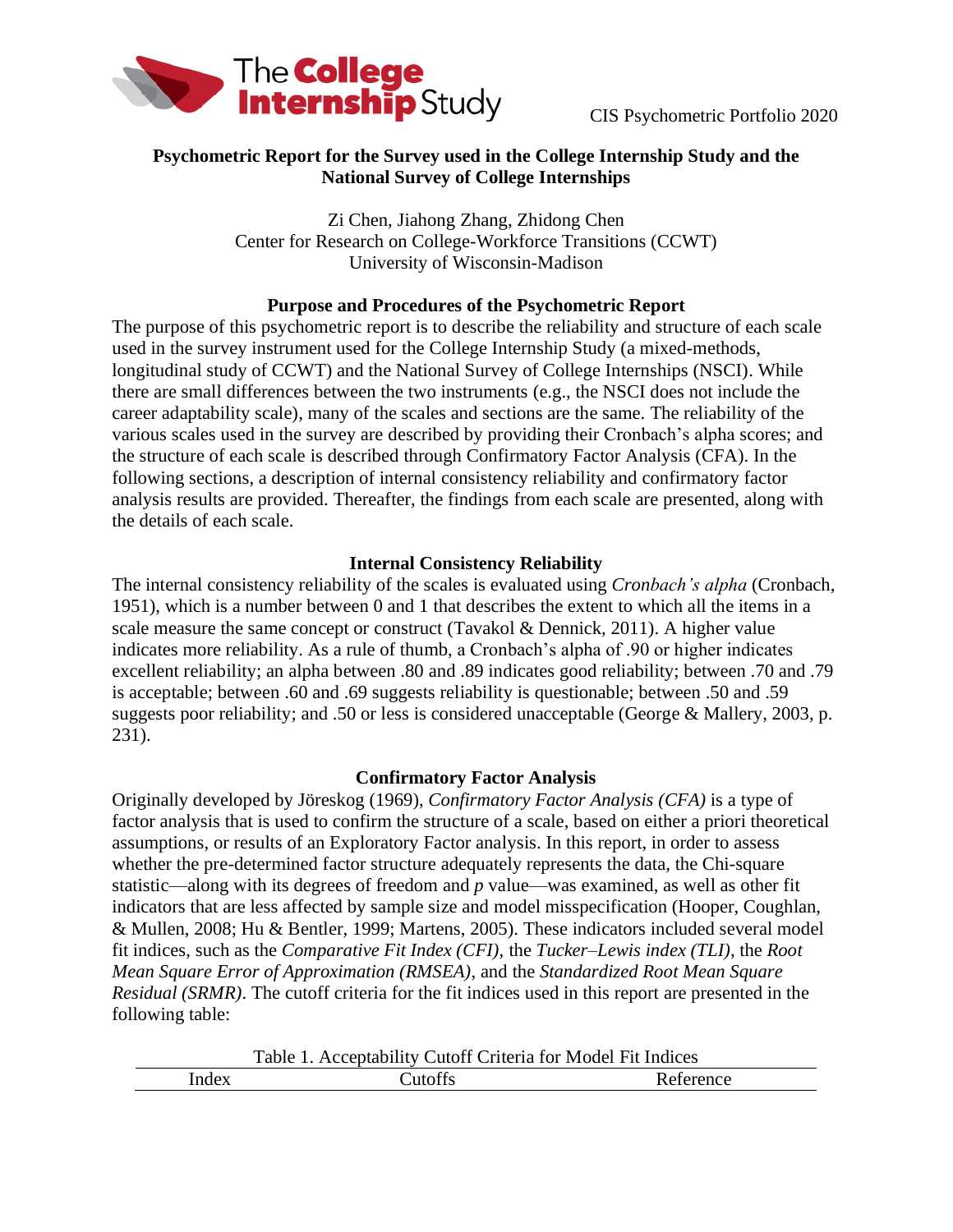| CFI & TLI    | Acceptable values are $0.90$ or more Bentler, 1990; Tucker $\&$<br>$(>0.90$ acceptable, $>0.95$ excellent) Lewis, 1973 |                       |
|--------------|------------------------------------------------------------------------------------------------------------------------|-----------------------|
| <b>RMSEA</b> | Acceptable values are 0.08 or less<br>$(< 0.08$ acceptable, $< 0.05$ excellent)                                        | Browne & Cudeck, 1993 |
| <b>SRMR</b>  | Acceptable values are 0.08 or less<br>$(< 0.08$ acceptable, $< 0.05$ excellent)                                        | Hu & Bentler, 1999    |

#### **Method**

#### **Data Collection Process**

Between the spring of 2018 and the spring of 2020, the Center for Research on College-Workforce Transitions conducted a mixed-method longitudinal study on college students' internship participation at 13 higher education institutions in the United States. We mailed an invitation letter to 16,191 students who were in the second half of their degree programs (i.e., junior and seniors at 4-year institutions; second-year students at 2-year programs), inviting them to participate in the online survey of the study. A five-dollar cash incentive was enclosed in each envelope to increase the prospects of participation in our survey. The survey included questions pertaining to students' participation and experiences in well-defined internships. Training experiences such as clinical practicums (e.g., teacher education or nursing practicums) or apprenticeship programs were not considered internships. A total of 3,809 students completed the survey for a total response rate of 23.5%. However, only 3,579 participants provided complete responses that could be used in our analyses.

#### **Participants**

The working sample for our analyses includes a total of 3,579 students who were in the second half of their degree programs at the time of data collection—i.e., junior and seniors at 4-year institutions; second-year students at 2-year programs. Of the students completing the survey, 2,499 (69.8%) had no internship experience, while 1,080 (30.2%) had participated in an internship in the 12 months prior to the time of data collection; 2,363 (66%) identified as female and 1,174 (33.8%) as male; 1,270 (35.5%) participants identified as White, 1,370 (38.3%) as Black, 192 (5.4%) as Asian, 527 (14.7%) as Hispanic, 25 (0.70%) as American Indian or Alaska Native, 28 (0.78%) as International, 4 (0.11%) as Native Hawaiian or Pacific Islander, 115 (3.2%) as two or more races/ethnicities, and information on race and ethnicity was not available for 46 students (1.3%). Regarding types of institutions, 916 (25.6%) were students from 4-year public colleges, 1,360 (38.0%) were from historically Black colleges or universities (HBCUs), 763 (21.3%) were from technical colleges, and 540 (15.1%) were from Hispanic serving institutions (HSIs). There were 1,530 respondents (42.7%) who reported themselves as firstgeneration college students, while 2,044 (57.1%) reported being continuing-generation college students. The age of these participants ranged from 12 to 79 years old (mean  $= 26.7$ ; SD  $= 8.5$ ) years old). Of the students who participated in internships, 463 (42.9%) had unpaid internships while 617 (57.1%) reported having paid internships.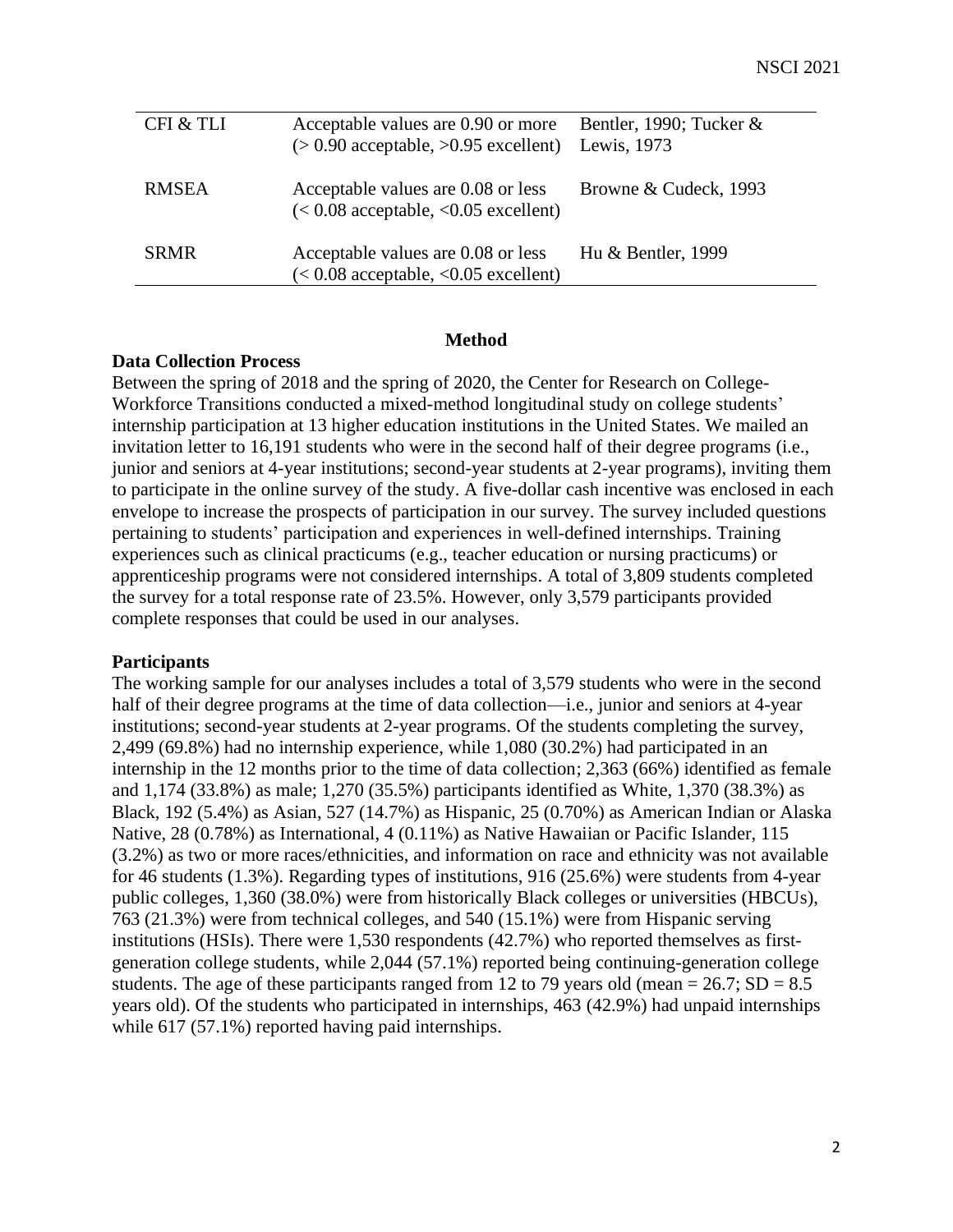## **Data analysis**

Cronbach's alpha scores were examined, and Confirmatory Factor Analysis (CFA) was conducted using R software (2018) to assess the internal consistency reliability and the structure of the scales. The full sample of 3,579 participants was used to conduct analyses of the Career Adapt-Ability Scale. However, for the Goal Clarity, Supervisor Support, Autonomy and Supervisor Mentoring scales, this study only utilize data for those who participated in an internship ( $n = 1,080$ ). Additionally, a sample of 618 participants was used for the analyses of the Developmental Scale.

The following scales were included in both analyses of Cronbach's alpha and CFA:

- Career Adapt-Ability Scale
- Supervisor Support Scale
- Supervisor Mentoring Scale
- Developmental Value Scale

For the following two scales, only coefficients of Cronbach's alpha are provided because they are two-item scales that are not suitable for CFA, which is a method requiring a scale structure with at least three items.

- Autonomy Scale
- Goal Clarity Scale

#### **Reliability Coefficient and Confirmatory Factor Analysis and Instrument Detail**

#### **Career Adapt-Ability Scale (CAAS)**

The 24-item Career Adapt-Abilities Scale (CAAS) (Savickas & Porfeli, 2012) was used to measure individuals' career adaptability in four dimensions — concern, control, curiosity, and confidence— with 6 items in each dimension. *Career adaptability* refers to a psychosocial construct that denotes one's "resources for coping with current and anticipated tasks, transitions, traumas in their occupational roles that, to some degree large or small, alter their social integration." (Savickas, 1997). The *Career Concern* subscale measures the extent to which individuals are future-oriented and aware of the importance of planning for the future. The *Career Control* subscale measures the extent to which individuals take responsibility and control over their vocational behaviors and decision-making. The *Career Curiosity* subscale measures the extent to which individuals explore possible selves and future opportunities. And the *Career Confidence* subscale measures the extent to which participants believe that they can turn their goals into reality. All items are scored using a 5-point Likert-type scale  $(1 = Not strong, 2 = 1)$ Somewhat strong,  $3 =$  Strong,  $4 =$  Very Strong,  $5 =$  Strongest), with higher scores indicating greater career adaptability.

A confirmatory factor analysis was employed to assess the 4-factor structure of the CAAS. The results showed that  $\chi^2(246) = 3958.3$ ,  $p < .001$ , CFI = .915, TLI = .905, RMSEA = .065, with 90% CI =  $0.063 - 0.067$  and SRMS = .037, indicating that the factor structure provided a fair estimation. Cronbach's alphas for the subscales and composite total were all adequate with coefficients of .84 for concern, .84 for control, .86 for curiosity, .89 for confidence and .94 for the total scale.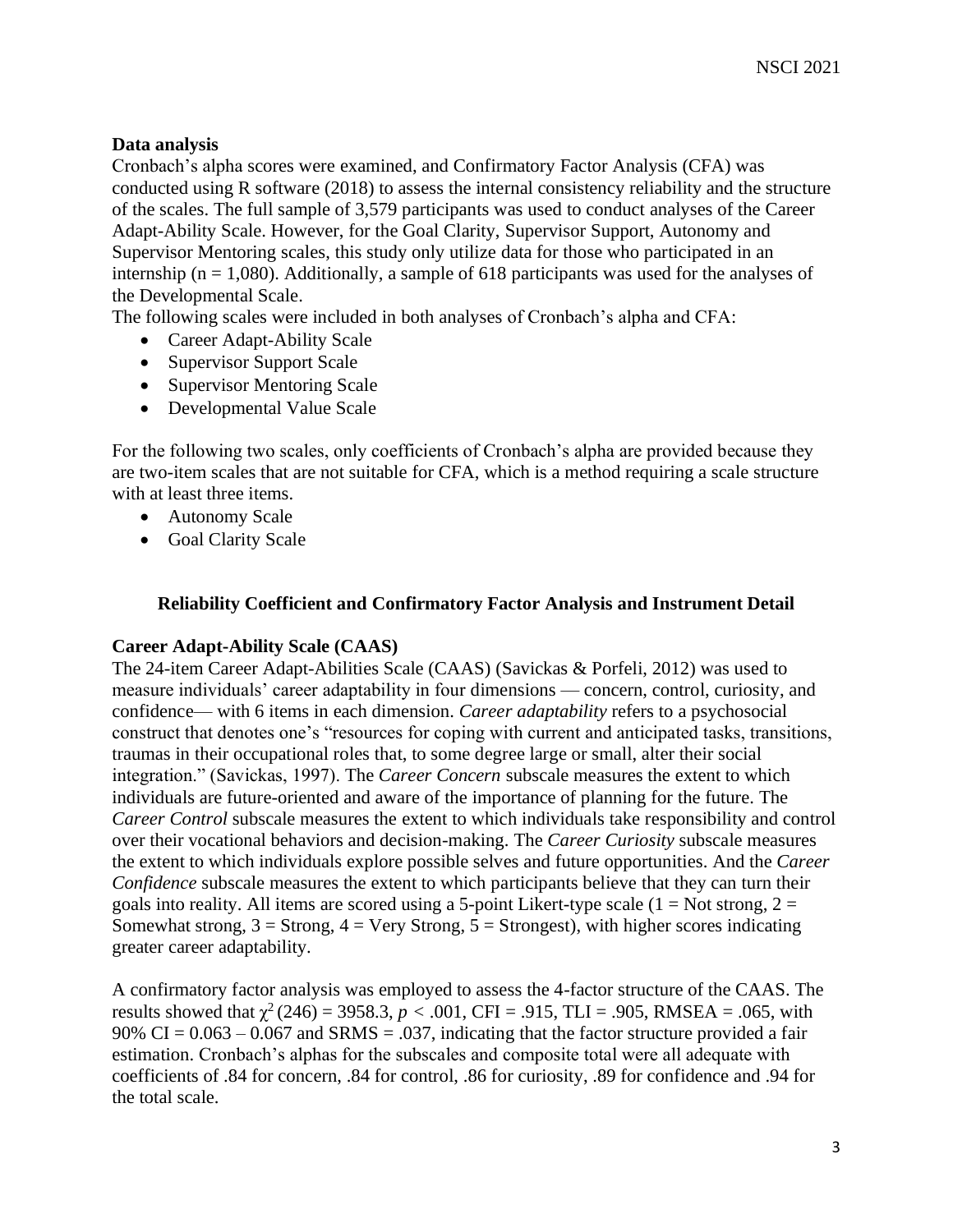# *CAAS Item Set*

#### *Career Concern*

- *1. Thinking about what my future will be like.*
- *2. Realizing that today's choices shape my future.*
- *3. Preparing for the future.*
- *4. Becoming aware of the educational and vocational choices that I must make.*
- *5. Planning how to achieve my goals.*
- *6. Concerned about my career.*

#### *Career Control*

- *7. Keeping upbeat.*
- *8. Making decisions by myself.*
- *9. Taking responsibility for my actions.*
- *10. Sticking up for my beliefs.*
- *11. Counting on myself.*
- *12. Doing what's right for me.*

#### *Career Curiosity*

- *13. Exploring my surroundings.*
- *14. Looking for opportunities to grow as a person.*
- *15. Investigating options before making a choice.*
- *16. Observing different ways of doing things.*
- *17. Probing deeply into questions I have.*
- *18. Becoming curious about new opportunities.*

#### *Career Confidence*

- *19. Performing tasks efficiently.*
- *20. Taking care to do things well.*
- *21. Learning new skills.*
- *22. Working up to my ability.*
- *23. Overcoming obstacles.*
- *24. Solving problems.*

#### **Supervisor Support Scale (SSS)**

Supervisor support (McHugh, 2017; Shanock & Eisenberger, 2006) is measured with a four-item scale used to assess the extent to which internship supervisors care about interns' well-being and satisfaction at work. All items are scored with a 5-point Likert-type scale rating from 1 to 5 ( $1 =$ Not at all,  $2 = A$  little,  $3 = Some$ ,  $4 = Quite$  a bit,  $5 = A$  great deal). Higher scores indicate individuals' greater perceived support from their supervisors.

A confirmatory factor analysis was employed to assess the one-factor structure of SSS. Results showed that  $\chi$ 2 (2) = 24.0, *p* < .001, CFI = .992, TLI = .975, RMSEA = .101 with 90% CI =  $0.067 - 0.139$ , SRMS = .014. It should be noted that the RMSEA indicator is slightly higher than .08. However, according to the results of other model fit indices (i.e., CFI, TLI and SRMR), we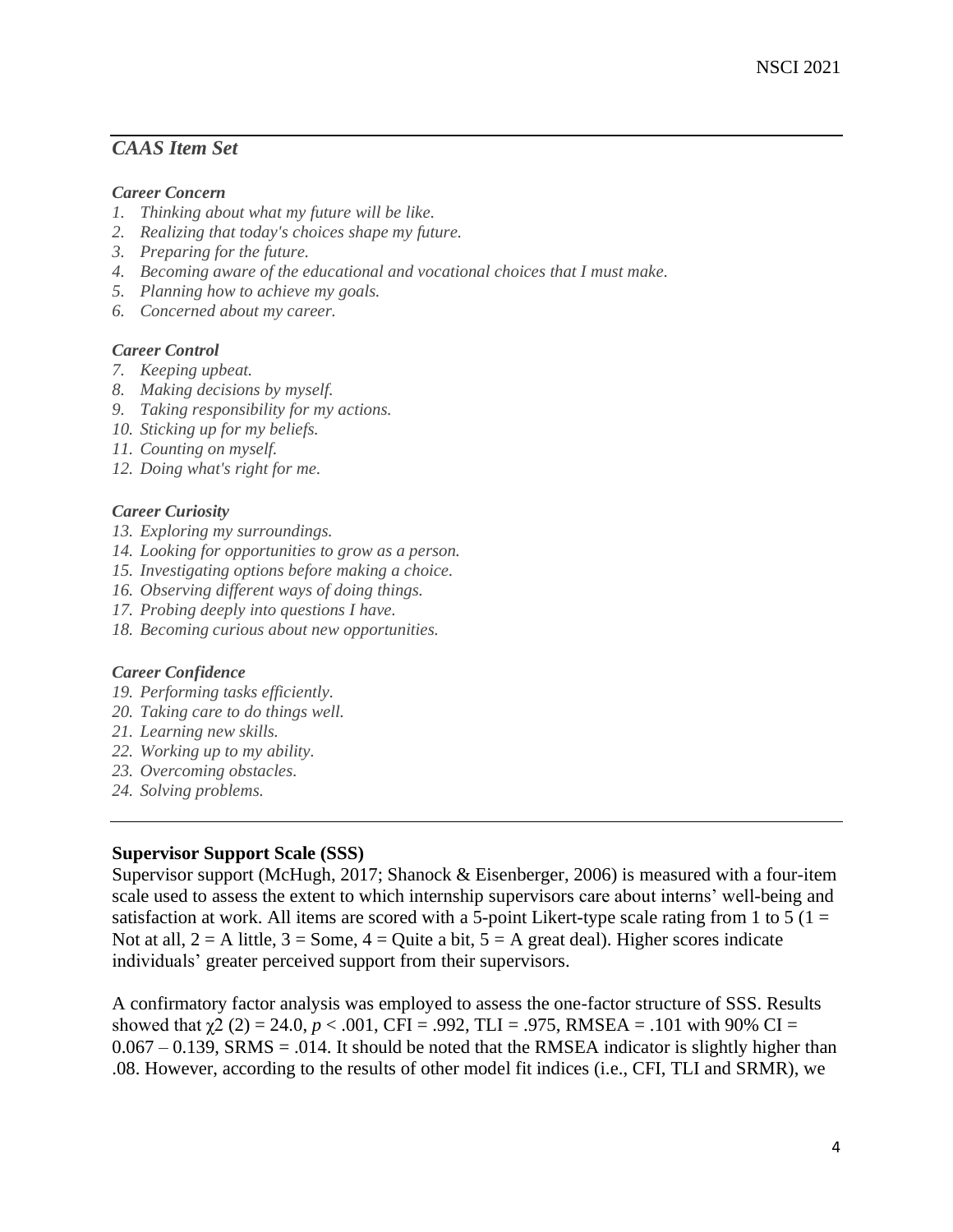consider the factor structure an acceptable estimation. Cronbach's alpha for the scale was .90, indicating excellent internal reliability.

### *SSS Item Set*

- *1. In this internship, how much did your supervisor care about your well-being?*
- *2. In this internship, how much did your supervisor care about your satisfaction at work?*
- *3. In this internship, how much did your supervisor appreciate the amount of effort you made?*
- *4. In this internship, how much respect did you feel you received?*

### **Supervisor Mentoring Scale (SMS)**

Supervisor mentoring (McHugh, 2017) is measured with a five-item scale that aims to assess the quality of supervisors' mentoring of interns with specific strategies for achieving career goals. All items are scored with a five-point Likert scale rating from 1 to 5 (1 = Never, 2 = Rarely, 3 = Sometimes,  $4 =$  Often,  $5 =$  Very often). The higher scores indicate stronger mentoring received from supervisors.

A confirmatory factor analysis was employed to assess the one-factor structure of SMS. The results showed that  $\chi^2$  (5) = 38.4, *p* < .001, CFI = .985, TLI = .970, RMSEA = .079 with 90% CI  $= 0.057 - 0.103$ , SRMS = .022, indicating that the factor structure provided an excellent estimation. Cronbach's alpha for the scale was .86, indicating good internal reliability.

## *SMS Item Set*

- *1. How often did your supervisor suggest specific strategies for achieving career goals?*
- *2. How often did your supervisor encourage you to try new ways of behaving in the job?*
- *3. How often did your supervisor give you feedback regarding job performance?*
- *4. How often did your supervisor give you assignments that presented opportunities to learn new skills?*
- *5. How often did your supervisor help you finish tasks or meet deadlines that otherwise would have been difficult to complete?*

## **Developmental Value Scale (DVS)**

The Developmental Value Scale consists of ten items that measure the extent to which respondents perceive their internship experience as valuable to their career and academic development. It was created based on a five-item internship developmental value scale proposed by McHugh et al. in 2017, as well as an eleven-item, three-factor scale that evaluates internship related learning outcomes, proposed in 2019 by Nghia and Duyen (McHugh, 2017; Nghia & Duyen, 2019). There are two subscales, namely, academic development value and career development value, and each includes five items. All items are scored with a five-point Likert rating from 1 to 5 (1 = None, 2 = A little, 3=Some, 4=Quite a bit, 5=A great deal). The higher scores indicate better developmental values interns gain from their internship participation.

A confirmatory factor analysis was employed to assess the two-factor structure of DVS. The results showed that  $\chi^2$  (26) = 211.86, *p* < .001, CFI = .949, TLI = .930, RMSEA = .108 with 90%  $CI = 0.094 - 0.121$ ; SRMS = .044, indicating that the factor structure provided a generally good estimation, although the RMSEA is a little bit higher than .08. Cronbach's alphas for the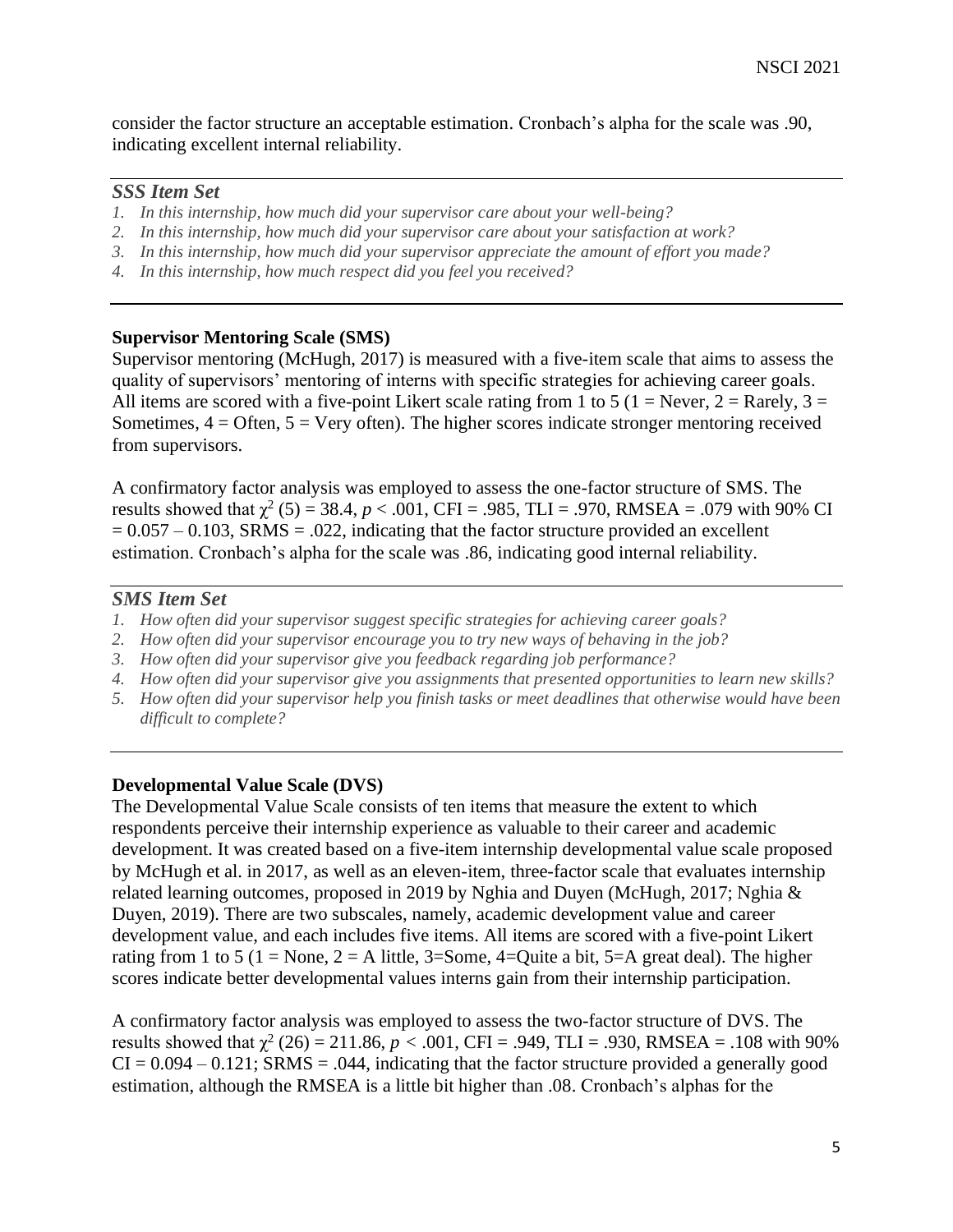subscales and composite total were all satisfactory, with coefficients of .87 for academic developmental values, .89 for career developmental values, and .93 for the composite total.

## *DVS Item Set*

#### *Academic Developmental Value*

- *1. This internship helped me to better understand the knowledge I learned in my academic program.*
- *2. This internship gave me opportunities to apply what I have learned in my academic program to realworld situations.*
- *3. This internship helped me identify my academic knowledge gaps.*
- *4. This internship helped me identify what I should focus on studying in my academic program.*
- *5. This internship motivated me to look for more hands-on learning opportunities that enhance my academic learning.*

#### *Career Developmental Value*

- *6. This internship helped me clarify my career goals.*
- *7. This internship provided me with important skills relevant to my career goals.*
- *8. This internship gave me opportunities to learn new career-related skills.*
- *9. This internship helped me to identify specific organizations where I can apply for jobs in the future, perhaps including your internship site.*
- *10. This internship helped me to become more confident in my ability to pursue future career opportunities.*

#### **Autonomy Scale (AS)**

The Autonomy Scale (Beenen & Rousseau, 2010; McHugh 2017) is a two-item scale that measures the degree of flexibility and freedom that an intern has in completing their work during the internship. Participating students rated the two questions using a five-point Likert scale ranging from 1 to 5 (1=None, 2=A little, 3=Some, 4=Quite a bit, 5=A great deal). The higher scores indicate more autonomy during an internship. CFA was not conducted as there are only two items of the scale. Cronbach's alpha for the scale was .77, indicating acceptable internal reliability.

#### *AS Item Set*

- *1. In this internship, how much flexibility did you have in how you completed your work?*
- *2. In this internship, how much freedom did you have to decide how to do your work?*

#### **Goal Clarity Scale (GCS)**

Goal clarity refers to the extent to which a supervisor provides clear objectives and explanations of the interns' tasks, and is measured with a two-item scale (Beenen & Rousseau, 2010; McHugh, 2017). Each item is scored with a five-point Likert rating from 1 to 5 (1=Not at all clear, 2=A little clear, 3=Somewhat clear, 4=Very clear, 5=Extremely clear). CFA was not conducted in GCS as there are only two items of the scale. Cronbach's alpha of this scale was .86, indicating good internal reliability.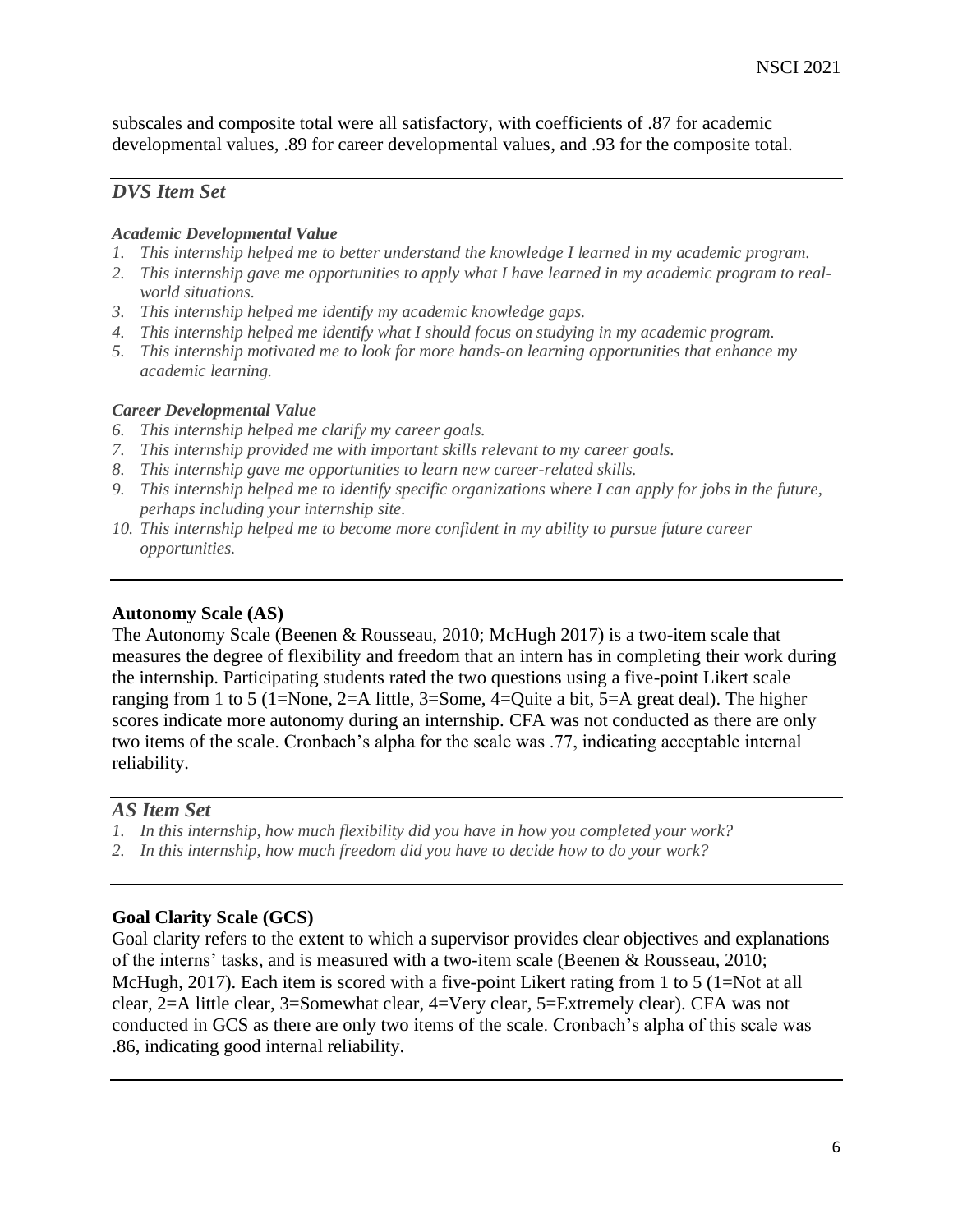# *GCS Item Set*

- *1. In this internship, please rate how clear you felt about the tasks to be completed?*
- *2. In this internship, please rate how clear you felt about the goals to be accomplished?*

#### **Conclusion**

This report provides results of tests of reliability (i.e., Cronbach's alpha) and/or model fit of each scale used in the *College Internship Study* (i.e., Career Adapt-Ability Scale. Supervisor Support Scale, Supervisor Mentoring Scale, Developmental Value Scale, Autonomy Scale and Goal Clarity Scale). Results suggest that all scales have sound psychometric properties with acceptable, good or excellent Cronbach's alphas and adequate model fit indices.